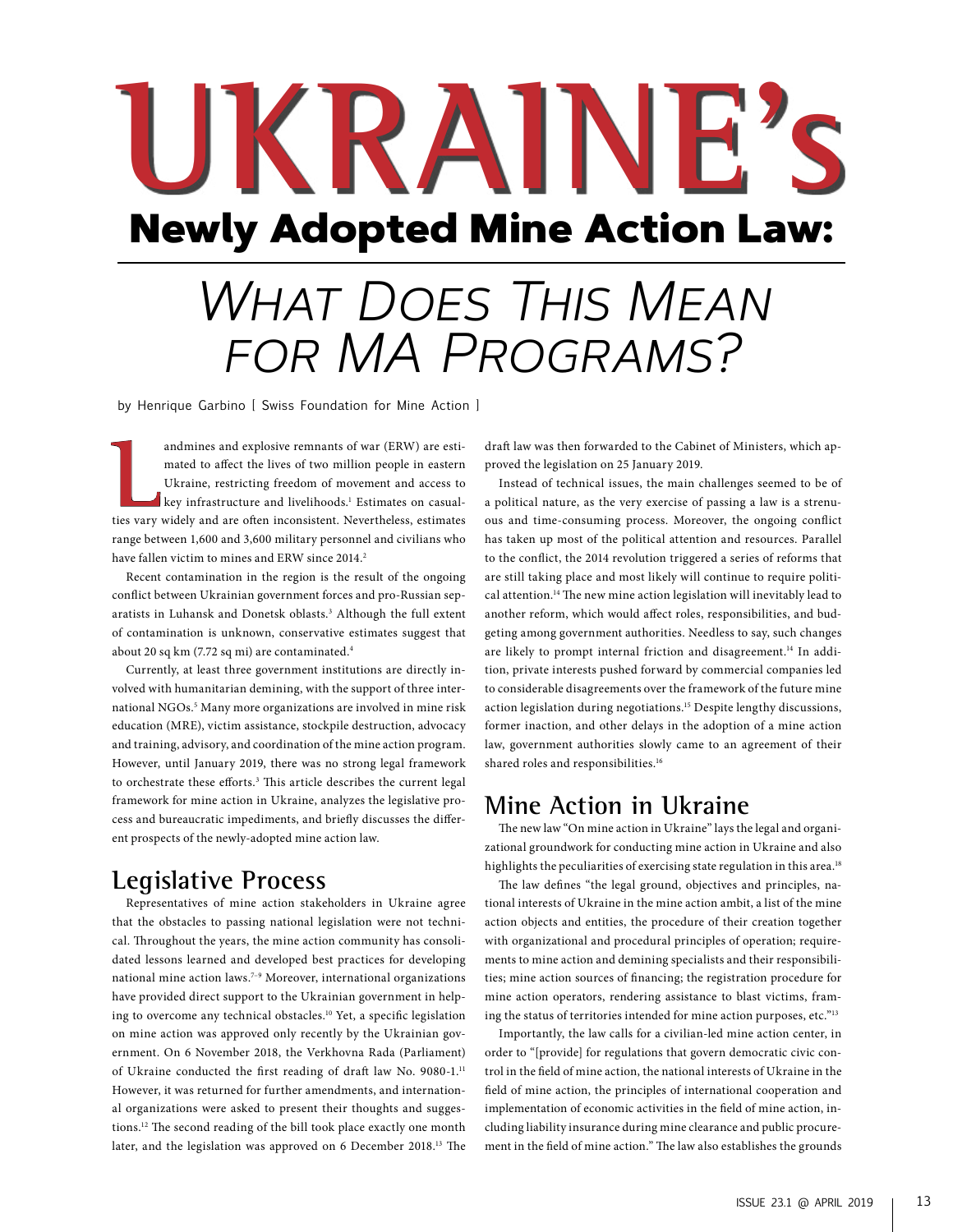

Figure 1. Mine and ERW casualties in eastern Ukraine.<sup>6</sup> *Figure courtesy of The HALO Trust.*

for procuring contracts for mine action services and provides liability for violating the mine action legislation.<sup>13</sup>

The new legislation is to be implemented by mid-2019, including the establishment of both the National Mine Action Authority and Mine Action Center.12 It provides the necessary legal framework and institutional structure to advance the mine action program in Ukraine. However, because the law was passed after the 2019 budget had been approved, there is no dedicated government budget for its implementation.19 Therefore, it is still uncertain how and when the law will be implemented.

### **Before and After the Mine Action Legislation**

Prior to the conflict, a presidential decree established a National Mine Action Authority (NMAA) in Ukraine on September 2013. The Ministry of Defense's (MOD) Department of Environmental Safety and Mine Action was tasked to coordinate the in-country mine action program, acting as the secretariat for the NMAA.<sup>3</sup> At that time, the focus was on the destruction of stockpiles and legacy ERW from World War I and II.20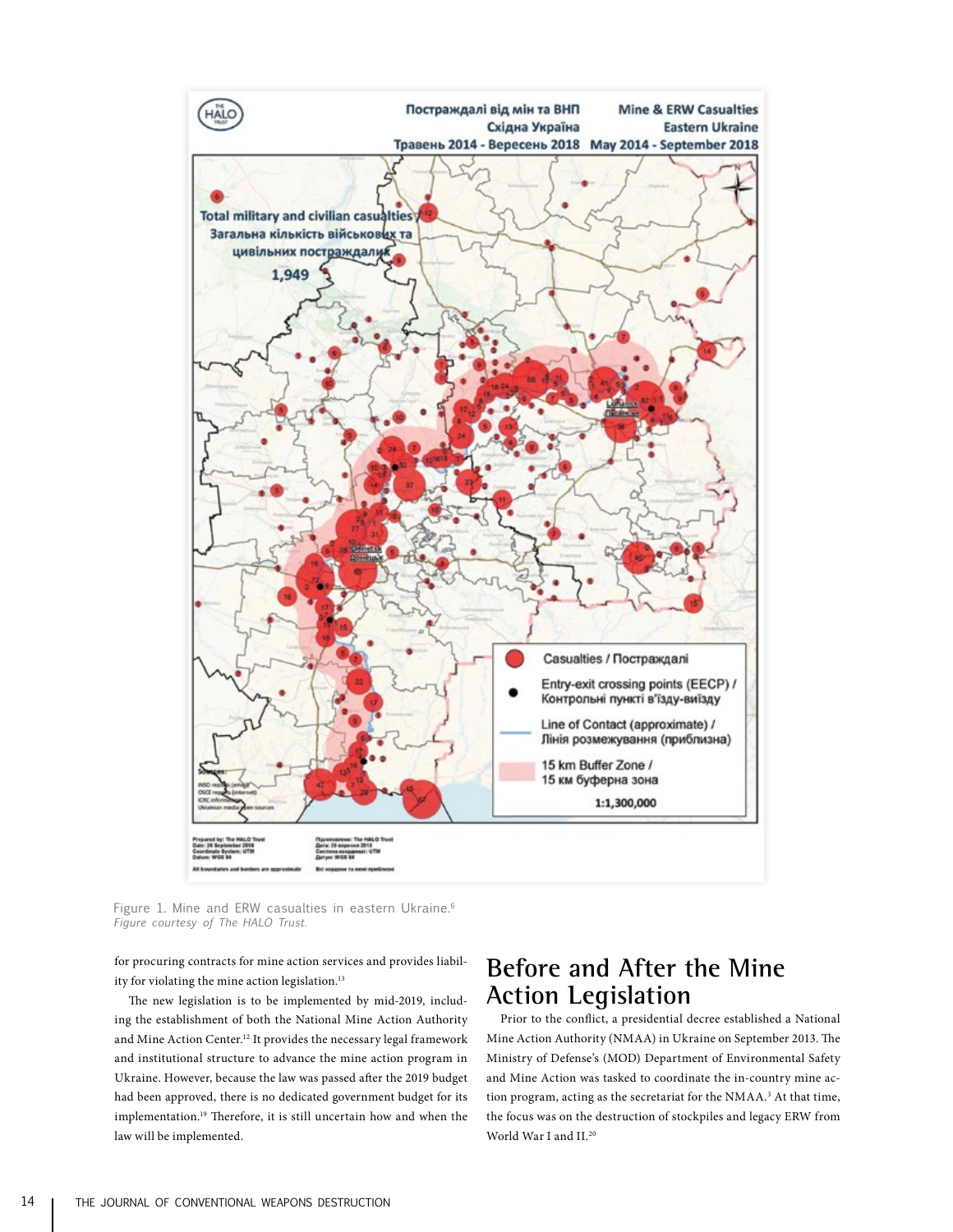

National roundtable on national mine action standards in Kiev, 14 June 2018.<sup>22</sup> *Image courtesy of Miljenko Vahtaric, Technical Adviser on Humanitarian Mine Action, OSCE.*

After the conflict erupted in 2014, the scope of the problem increased substantially, and many other actors joined the demining effort, including different government bodies, international organizations, NGOs, and the private sector. Although the MOD remained the de facto coordinating body for humanitarian demining, it did not have the required authority over other ministries and government institutions currently involved in mine action. The coordination of MRE activities, for example, was mostly undertaken by the United Nations Development Program (UNDP)-led mine action subcluster, but not without flaws.<sup>21</sup> There was sometimes poor or no coordination among partners performing MRE, with a high risk of leaving gaps in some areas and duplication of efforts in others.<sup>21</sup> Likewise, local civil authorities in mine-affected communities did not seem to be informed about the scope of the problem and the location of hazardous areas in their region, let alone the current demining plans and activities.<sup>22</sup>

According to the mine action legislation passed in late January 2019, the new National Mine Action Authority should be "a permanent interdepartmental collegial authority, set by the Cabinet of Ministers of Ukraine."18 This structure should allow for better coordination among the different governmental authorities currently involved in mine action, although the challenge of ensuring local-level mine risk awareness and program support remains.

While Ukraine's MOD is understandably mostly preoccupied with the ongoing conflict, it will remain the responsible authority for the prioritization of clearance tasks until the establishment of the National Mine Action Center by 25 April 2019. However, while immediate emergency and short-term security needs are a logical priority from a defense and security perspective, this might at times be contrary to long-term socioeconomic perspectives and humanitarian objectives. For example, certain existing minefields might be regarded by the military as a necessary defensive obstacle and not be prioritized for clearance, even though it affects a large number of civilians.

In the absence of national standards, Ukraine adopted the International Mine Action Standards in September 2016 as a provisory measure until National Mine Action Standards (NMAS) were approved.3 With the support of international actors, the MOD has drafted different NMAS since 2016. However, even though most mine action operators had agreed to follow them, the standards were not binding without national legislation to enforce them.<sup>23</sup> The MOD finalized the NMAS in late 2018 and, with the endorsement of the newlypassed national mine action legislation, expects to fully implement them by the end of 2019.<sup>18,24</sup>

However, as one of the consequences of the delayed legislation, there have been inconsistencies throughout the mine action program in Ukraine. First, the Ministry of Temporarily Occupied Territories and Internally Displaced Persons, for example, had developed its own standards for MRE, which then competed with the MOD's. Second, information management has been subject to duplication of efforts and discrepancies. At least two main mine action datasets are currently in place, one managed by the MOD and another by the State Emergency Services of Ukraine (SESU). There has been no clear division of responsibilities for data collection, especially for mine and ERW casualties, perhaps explaining the inconsistency and probable underreporting seen in this area.16,25 Moreover, the standards used for data entry differ from common international practice, leading to grossly overestimated figures for clearance activities.<sup>26</sup> The new legislation attempts to tackle those issues by abiding to the Information Management System for Mine Action and centralizing information under the National Mine Action Center.<sup>18</sup>

Unfortunately, compulsory accreditation and quality management processes were only recently established by the new mine action law.18 Humanitarian demining organizations have operated under individual memorandums of understanding with the MOD and are tasked by its Coordinating Group for Mine Action. Clearance procedures